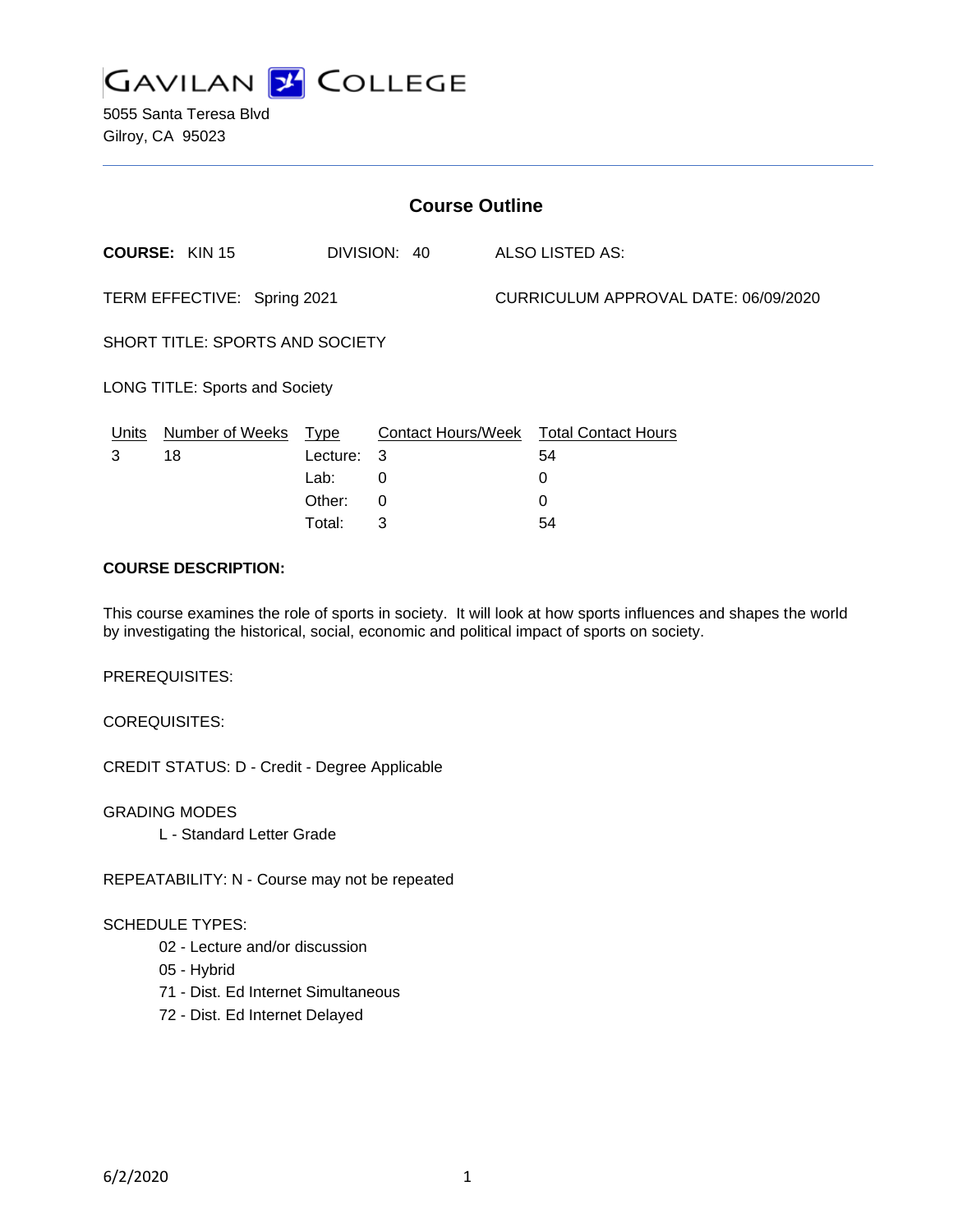### **STUDENT LEARNING OUTCOMES:**

1. Identify and trace the historical influences of sports on the United States and International sports programs. Measure of assessment: project, discussion, exam Year assessed, or planned year of assessment: 2017

Semester: Spring

2. Compare and contrast social and cultural factors that influence sports across the globe.

Measure of assessment: oral report, exam

Year assessed, or planned year of assessment: 2017

Semester: Spring

3. Describe the effects of sports on economies around the world Measure of assessment: case study, exam Year assessed, or planned year of assessment: 2017 Semester: Spring

4. Analyze how governments and global political processes influence sports. Measure of assessment: project, exam Year assessed, or planned year of assessment: 2017 Semester: Spring

5. Summarize sports deviance across cultures in a global society. Measure of assessment: case study, discussion, exam Year assessed, or planned year of assessment: 2017 Semester: Spring

6. Identify the role of sports in society and the factors affecting sports around the world. Measure of assessment: project, discussion, exam Year assessed, or planned year of assessment: 2017 Semester: Spring

7. Examine and explain minority, cultural and ethnic contributions to sports in a global society. Measure of assessment: report, exam Year assessed, or planned year of assessment: 2017 Semester: Spring CULTURAL DIVERSITY: This course meets the cultural diversity requirement. Student Learning Outcomes supporting Cultural Diversity: 2,3,4,5,6,7

## **CONTENT, STUDENT PERFORMANCE OBJECTIVES, OUT-OF-CLASS ASSIGNMENTS**

Curriculum Approval Date: 06/09/2020 Meets Gavilan GE requirement for Area F - Cultural Diversity. Initial Approval Date: 09/26/2011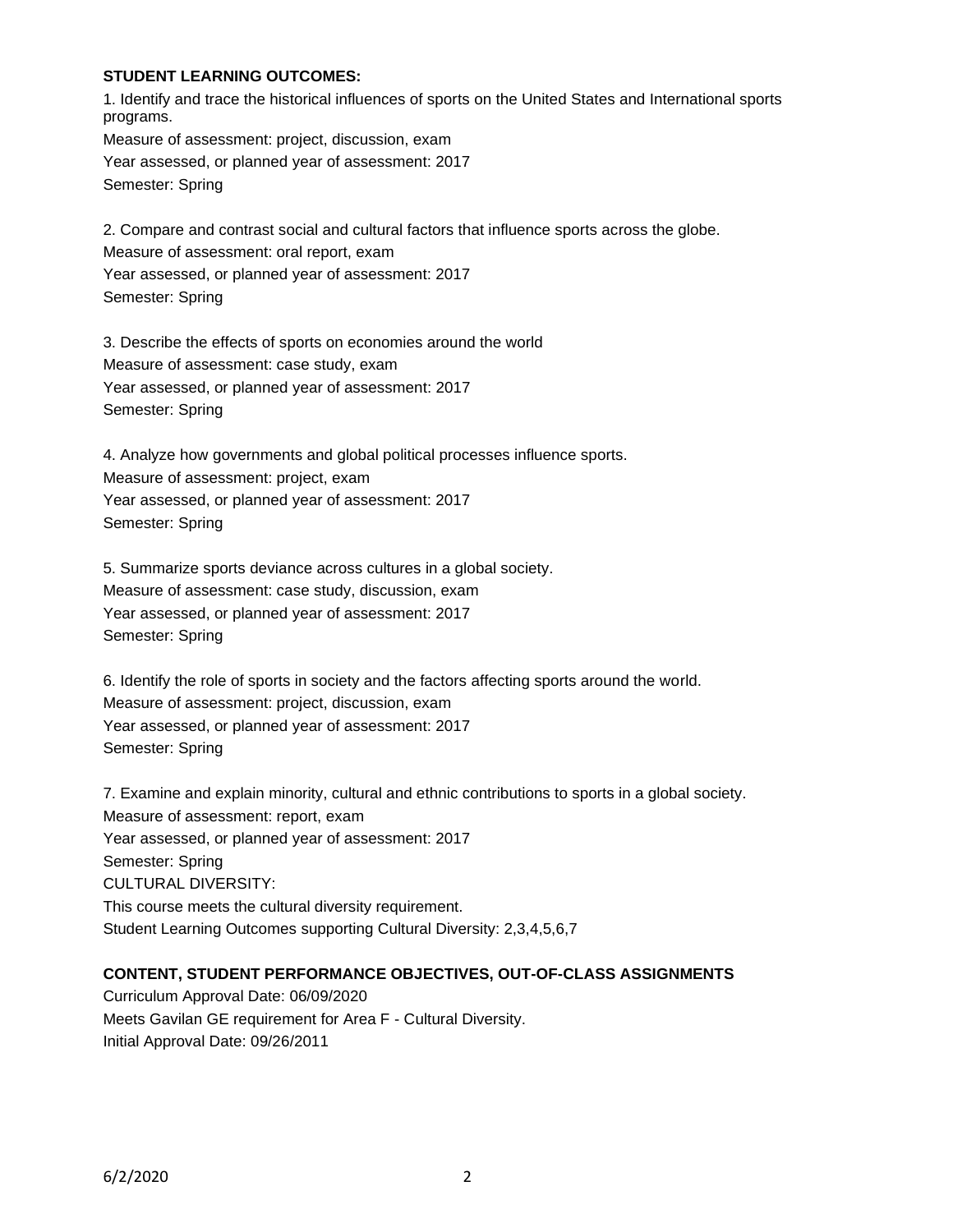# CONTENT:

4 Hours

I. Introduction

A. Traditional

and alternative definitions of sports.

B. Position that sports occupy across different world cultures.

C. Social theories of sports.

D. Cross cultural analysis of how sports affects,

influences and shapes culture

and global attitudes around the world.

E. Characteristics of sports across different cultures and

societies.

Student Performance Objectives

(SPO): Identify the key concepts. Describe the two different approaches to defining sports and explain the pros and cons of using each when studying sports in society. List reasons why it is

important to study sports from a sociological perspective. Explain the connection between sports and ideologies related to gender, race, and social class.

Out-of-Class Assignments: Read corresponding

chapter in textbook. Complete homework pre-test on your knowledge of sociology of sport.

6 Hours

II. Historical Influences

A. Games in Ancient Greece, Rome and Europe.

B. Influence of

the Renaissance, Reformation and Enlightenment.

C. Olympic Games: Impact on international politics

- 1. Social and cultural context throughout their history.
- 2. Olympic

games as a platform to promote and advance political and

economic goals.

III. Early American beginnings

A. Pre-Columbian and Colonial traditions in North

America.

B. The early Nineteenth Century: Industrialization and Technology.

C. The later Nineteenth Century: The beginnings of modern society.

D. Urbanization.

**Student** 

Performance Objectives (SPO): Explain why the meaning, purpose, and organization of sports vary by time and place through history. Identify the major changes that occurred in the meanings, purpose,

and organization of sports as the United States changed from an agricultural to an industrial society.

Out-of-Class Assignments: Read corresponding chapters in textbook. Class project scenario.

3

**Hours** 

IV. Role of sports in the socialization process

A. Becoming an athlete.

B. Burnout.

C. Sports and its relationship to improved health and well-being.

D. Effect of

sports on social and cultural lives.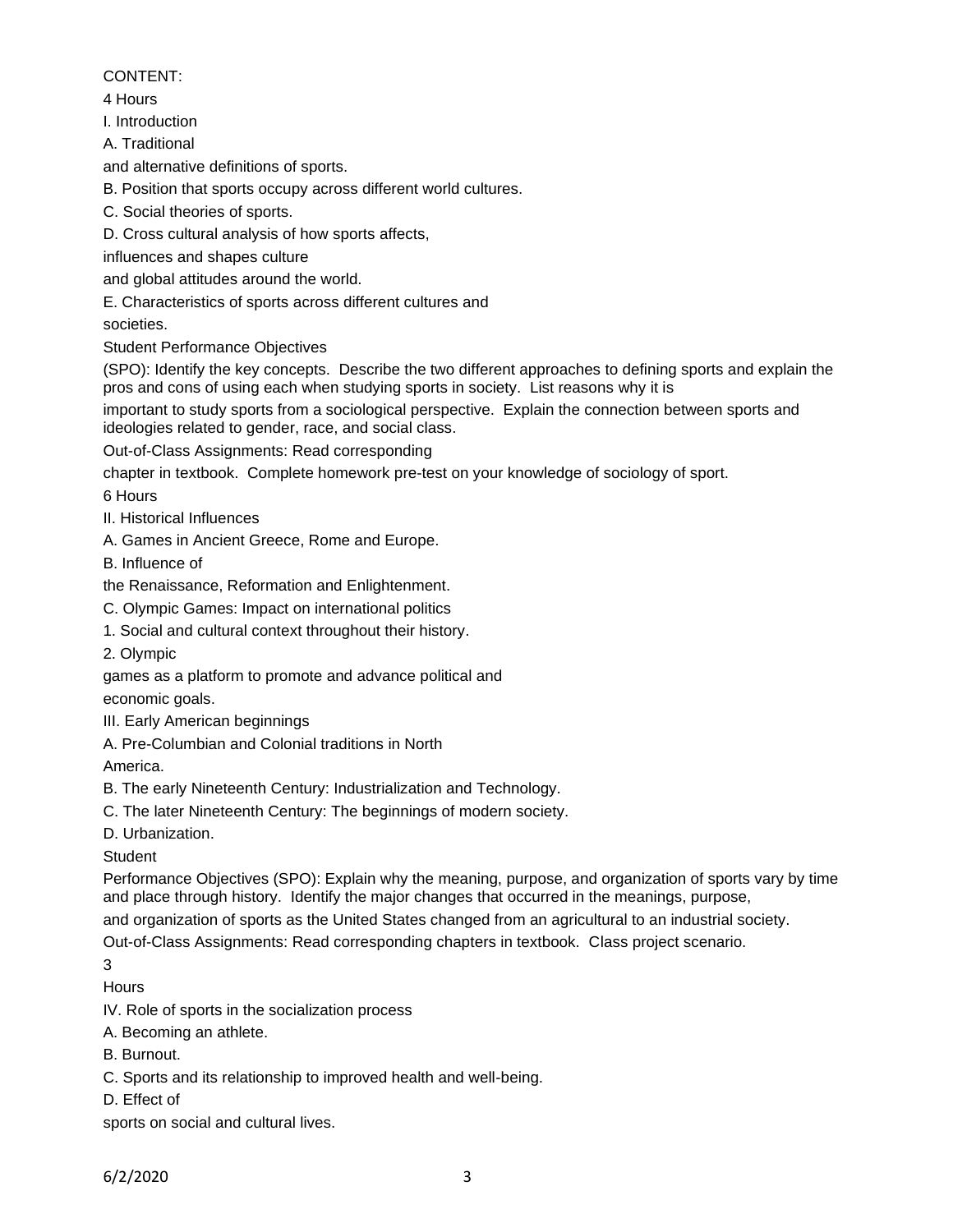E. Social status of sports participants across different cultures.

Student Performance Objectives (SPO): Define socialization and explain why it is

important to study the process. Provide examples to explain how people become involved, stay involved, or drop out of sports participation. Explain what sociologists mean when they say that

socialization is a community and cultural process.

Out-of-Class Assignments: Read corresponding chapter in textbook. Sportography assignment. 3 Hours

V. Youth Sports

A. Development of

organized youth sports.

B. Major trends in youth sports.

C. Informal vs. formal experiences in youth sports.

D. Social and cultural factors that influence youth sports.

**Student** 

Performance Objectives (SPO): Identify the sponsors of organized youth sports and explain why children's sport experiences may vary depending on who sponsors their sport programs. Explain why

alternative sports have become increasingly popular among many young people today. Discuss the social and cultural factors that influence youth sports today.

Out-of-Class Assignments: Read

corresponding chapter in textbook. Youth sport observation project.

7.5 Hours

VI. Interscholastic Sports

A. High school athletes.

B. Sports culture in high school.

C. The

economy of high school sports.

VII. Intercollegiate Sports

A. Collegiate athletes.

B. Grades and graduation rates.

C. Academic vs. Athletic demands.

D. Diversity of athletic experiences.

E. Commercialization.

Student Performance Objectives (SPO): Identify and critically discuss the arguments for and against interscholastic sports.

Discuss the ways that varsity sports and sport participation influence student culture and the overall social organization of high schools in the United States. Explain the conditions under which

interscholastic sports may be valuable in high schools and in the lives of students who play sports. Discuss what research tells us about the experiences of intercollegiate athletes and how

participation in intercollegiate sports is related to grades and graduation rates. Access popular ideas about the benefits of sports in colleges. Identify major problems associated with

intercollegiate sports, and critically discuss recommendations for dealing with them.

Out-of-Class Assignments: Read corresponding chapter in textbook. Written class assignment on high school or

college sports. Interview of college student athlete about their intercollegiate sports experience. Complete case study.

7.5 Hours

VIII. Deviance in Sports

A. Sport ethic.

B.

Different social structures.

6/2/2020 4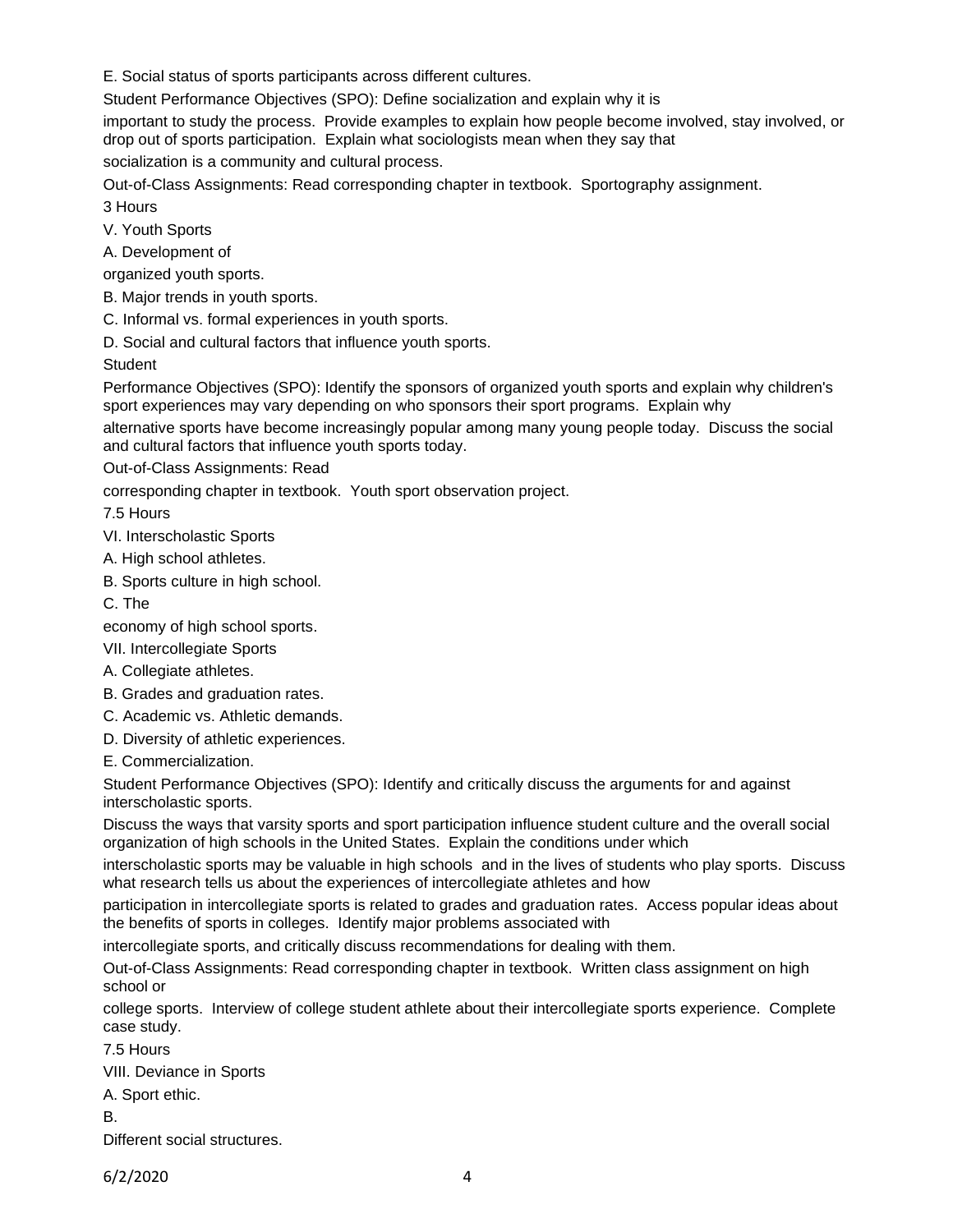- C. Deviance off the field.
- D. Definition of sports deviance across cultures.
- E. Health and other related issues.

1. Eating

disorders.

- 2. Performance enhancing drugs.
- 3. Physiological, social and psychological considerations.

F. Violence, on and off the field, and across different

cultures.

- 1. Contemporary culture of violence.
- 2. Aggression theories and research related to sports.
- 3. Spectator violence.

Student Performance

Objectives (SPO): Define violence and distinguish it from related behaviors such as aggression and intimidation. Identify historical trends in on-the-field violence and spectator violence. Explain

the connections between violence in sports and the following: commercialization, masculinity, social class, and race. Explain when and how athletes learn to use violence as a strategy in sports.

Summarize research on whether violent strategies used in sports carry over to the rest of athletes' lives.

Out-of-Class Assignments: Read corresponding chapters in textbook. Complete case studies

and be prepared to discuss in class.

4.5 Hours

IX. Gender and Sports

A. Participation among genders.

B. Title IX - The Educational Amendments Act of 1972.

C. Gender ideology

in sports and society.

D. Gender participation across cultures.

Student Performance Objectives (SPO): Discuss the history of gender equity in connection with Title IX. Analyze the extent to

which gender inequities continue to exist in sport participation opportunities, support for athletes, and jobs for women in sports. Explain why gender equity is an important issue for both women and

men. Identify strategies that might be used in changing ideology and culture so that gender equity might be achieved in sports.

Out-of-Class Assignments: Read corresponding chapter in textbook.

Individual or group project on gender and sport participation.

4.5 Hours

- X. Race and Ethnicity and its effect on sports
- A. Participation among racial and ethnic minorities.

1.

African Americans

2. Mexican Americans

- 3. Asian Americans
- B. Minority and ethnic contributions to sports.
- C. Dynamics of racial and ethnic relations in sports.
- D. Global analysis of racial and ethnic participation in sports.

Student Performance Objectives (SPO): Define race and ethnicity. Outline major themes in the history of sport participation among:

African Americans, Latinos/as, and Asian Pacific Americans. Identify the major challenges related to race and ethnic relations in sports today.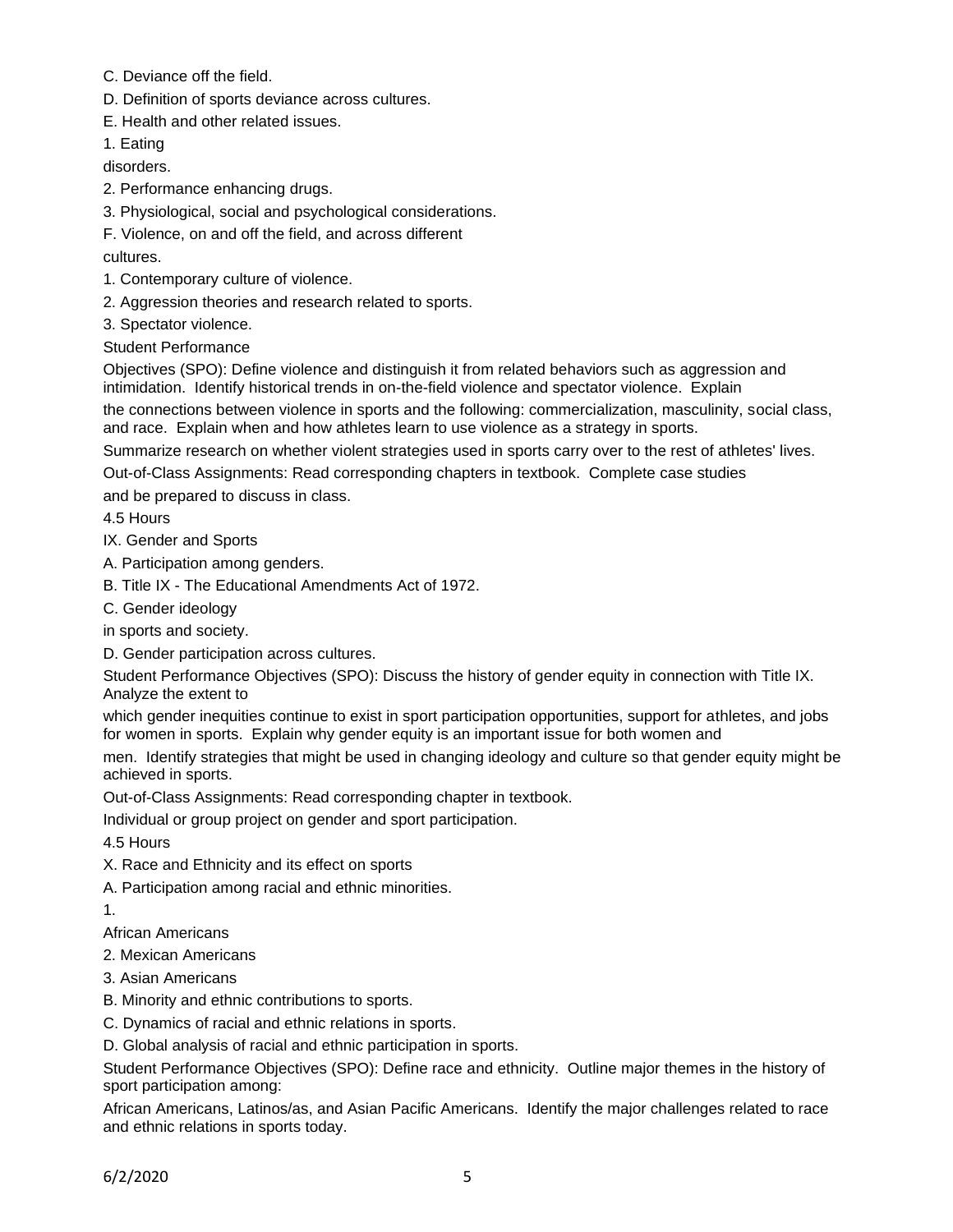Out-of-Class Assignments: Read corresponding chapter

in textbook. Complete assigned student discussion worksheet.

3 Hours

- XI. Sports and the Economy
- A. Social Class and sports participation.
- B. Sports as a business around the world.
- C. Commercialization of sports around the world.
- 1. Professional.
- 2. Amateur.

D. Effect of sports on economies around the world.

Student Performance Objectives (SPO):

Identify the conditions under which commercial sports emerge and grow in a society. Explain how class relations are related to the growth of commercial sports in societies and around the world today.

Identify economic and ideological reasons why sports have become popular in society today. Explain how commercialization affects the rules, culture, and organization of sports. Identify differences

in the legal status of professional and amateur athletes. Identify patterns in the income received by professional and amateur sports, and explain why the range of incomes received by athletes is so

great today.

Out-of-Class Assignments: Read corresponding chapter in textbook. Complete worksheet and/or case study.

3 Hours

XII. Media and Sports

A. Radio and television.

B.

Newsprint.

C. Internet.

- D. The profession of Sport Journalism.
- E. Effect of different sports media on culture and society.

F. Differences among sports media across

nations and cultures.

Student Performance Objectives (SPO): Identify the major forms of the media, what they provide to people, and the influence of commercial forces on media content. Identify

factors that influence the images and narratives represented in the media. Identify the ways that economics and ideology influence the relationship between sports and the media around the world.

Describe the major differences in the ways that men and women and blacks and whites are represented in media images and narratives.

Out-of-Class Assignments: Read corresponding chapter in textbook.

Class project on sports and the media.

3 Hours

XIII. Politics and Sports

A. Sports as a propaganda vehicle.

B. Facilitating economic and social development.

C. Sports

and the global political process.

Student Performance Objectives (SPO): Identify reasons why governments become involved in sports. Provide examples of government intervention that has influenced who

participates in sports under what conditions. Explain the connections between cultural ideology and the sponsorship of sports. Give examples of politics in sports, and explain why politics will

always be a part of sports.

Out-of-Class Assignments: Read corresponding chapter in textbook and complete discussion worksheet.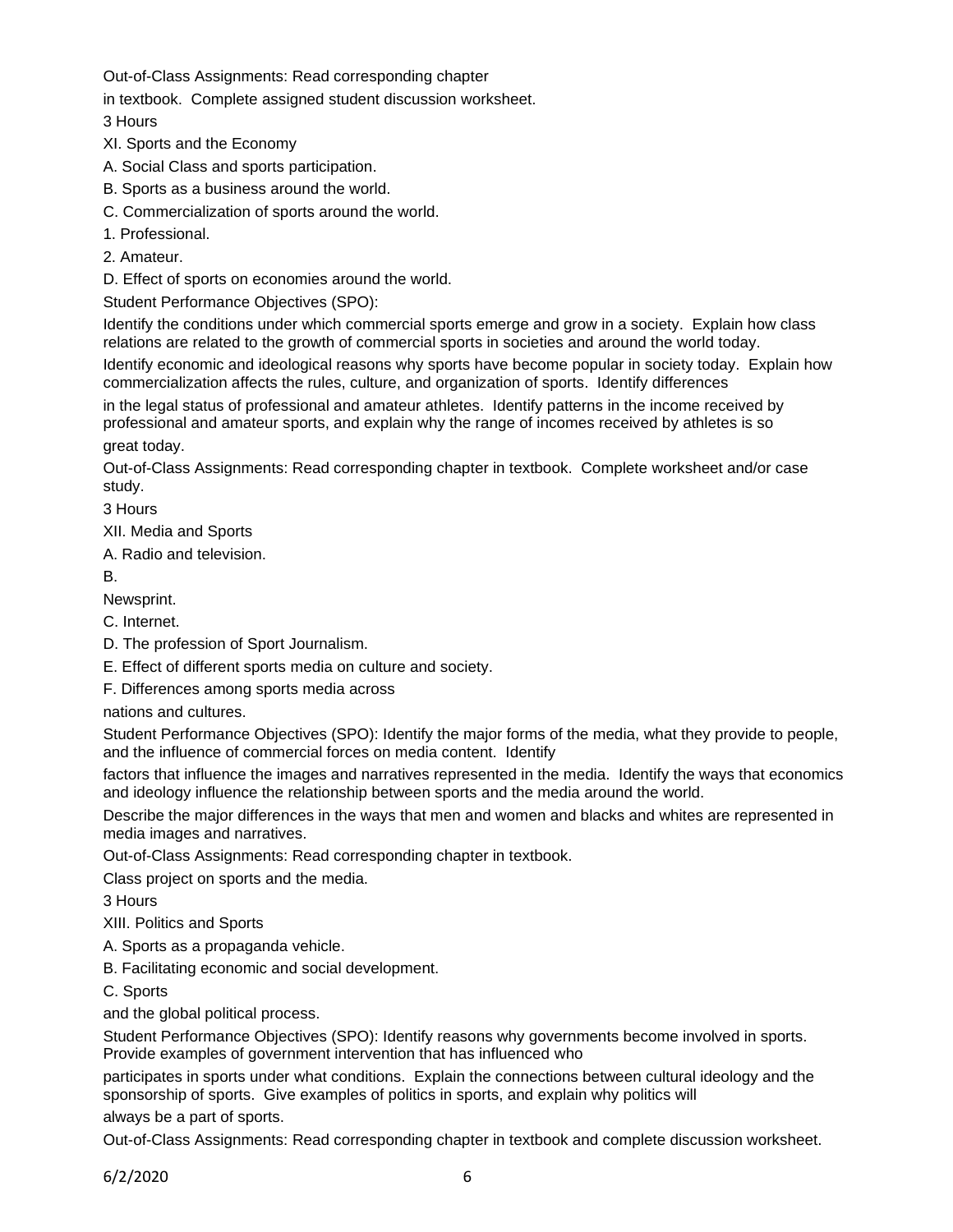1.5 Hours

XIV. Sports in the Future

A. Envisioning

possibilities.

B. Current trends and the factors influencing them.

Student Performance Objectives (SPO): Discuss the ways that various models of sports can be used to envision

possibilities for the organization of sports in the future. Identify major trends that will characterize changes that will occur in sports over the next twenty to thirty years. Identify the major

factors that will influence the trends and changes in sports in the future.

Out-of-Class Assignments: Read corresponding chapter in textbook. Complete post-test on your knowledge of sociology of

sport and do a "before and after" comparison of your scores.

2 Hours

Final

## **METHODS OF INSTRUCTION:**

lecture, discussion, multimedia presentations, collaborative learning

### **METHODS OF EVALUATION:**

Writing assignments Percent of total grade: 40.00 % Percent range of total grade: 40 % to 60 % Written Homework; Essay Exams; Term or Other Papers Objective examinations Percent of total grade: 20.00 % Percent range of total grade: 20 % to 40 % Multiple Choice; True/False; Matching Items; Completion Other methods of evaluation Percent of total grade: 20.00 %

## **REPRESENTATIVE TEXTBOOKS:**

Required Representative Textbooks Coakley, Jay. Sports in Society: Issues and Controversies, 12th Edition, or other appropriate college level text.. McGraw-Hill Education,2016. ISBN: 9780073523545 Reading Level of Text, Grade: 13th Verified by: Publisher